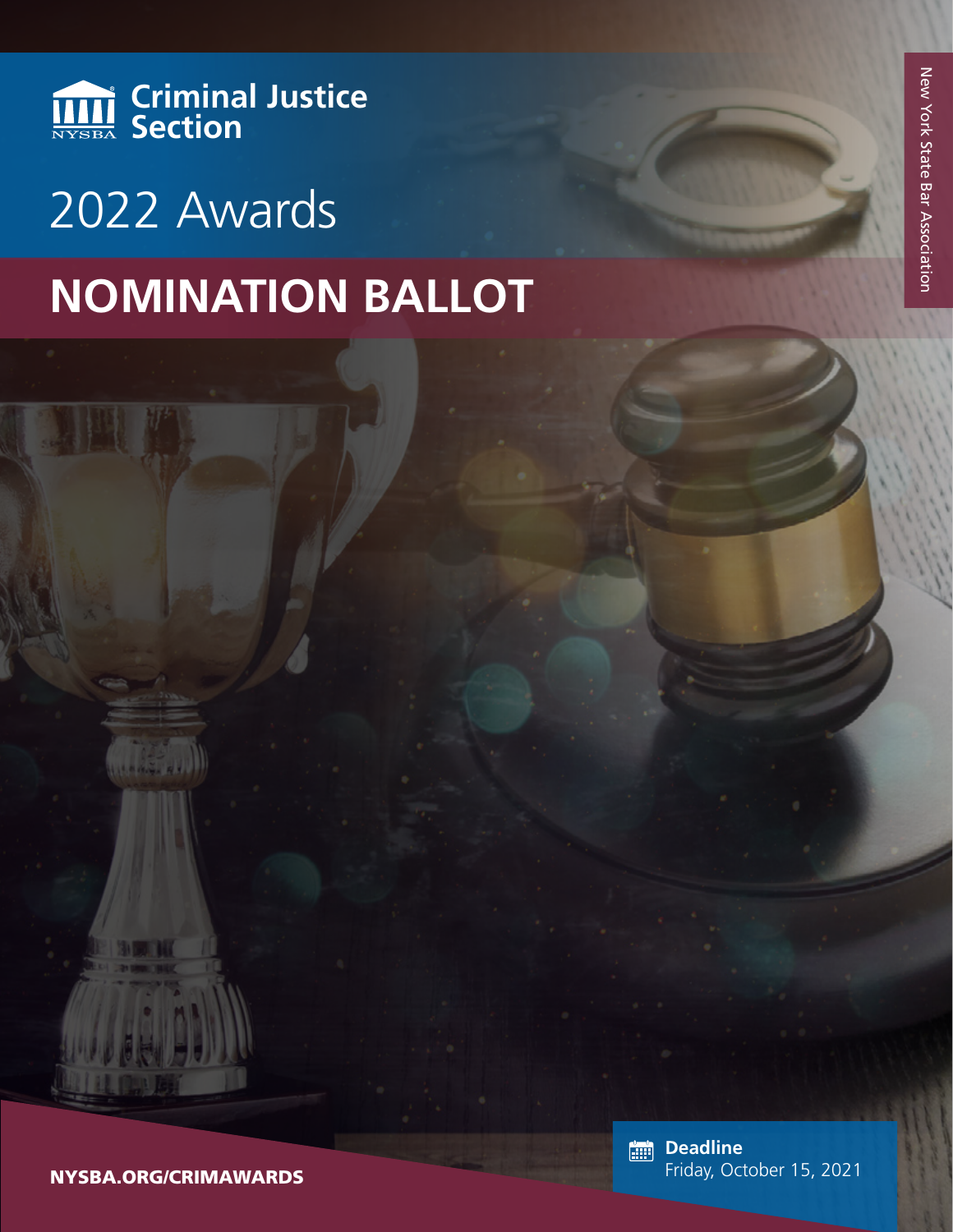## **2022 Criminal Justice Section Awards**

For more than 30 years, the NYSBA Criminal Justice Section has presented awards for outstanding service in the criminal justice system. The awards have expanded to include 13 different award categories representing the many different as-pects of the criminal justice system. Awards are presented at the Section's luncheon during the NYSBA's Annual Meeting in New York City in January, and some awards may be presented during the Section's Spring Meeting traditionally held each May in upstate New York. Anyone is welcome to submit a nomination.

#### **Persons who are ineligible for an award:**

Previous award winners in a category will not be approved again for that category. A person may be nominated and approved for an award in a different category after 3 years. An alphabetical list of all previous CJS award winners is available at www.nysba.org/crimawards.

Members of the Awards Committee or Officers of the Criminal Justice Section are ineligible for awards while serving on the Committee or as an Officer.

Partners, associates, and relatives of a current Committee member or Officer of the section are ineligible.

#### **Submissions:**

Please submit the completed nomination form along with any supporting documentation to: Amy Jasiewicz, Section Liaison New York State Bar Association One Elk Street Albany, NY 12207 ajasiewicz@nysba.org | digital fax: (518) 487-5682 | non-digital fax: (518) 463-5993

or, you may complete a ballot online at: **nysba.org/crimawards**

You may nominate in one or more categories by submitting an additional ballot/s; however, you are urged to supply supporting documentation and comment for each nominee of at least 25-50 words describing the nominee's significant achievements.

You must disclose how you know the nominee. For example, you work on a committee with the person; s/he was your adversary or represented a co-defendant in a trial; s/he is your employee/er; relative or friend; you read about the person in the media.

### **Nomination Deadline: Friday, October 15, 2021**

Norman P. Effman, Chair Daniel N. Arshack Richard D. Collins Lawrence S. Goldman Kevin Thomas Kelly Timothy Koller Robert J. Masters John M. Ryan

## Awards Committee: Criminal Justice Section Officers:

David Louis Cohen, Chair Leah Nowotarski, Vice-Chair Benjamin Ostrer, Secretary David M. Cohn, Treasurer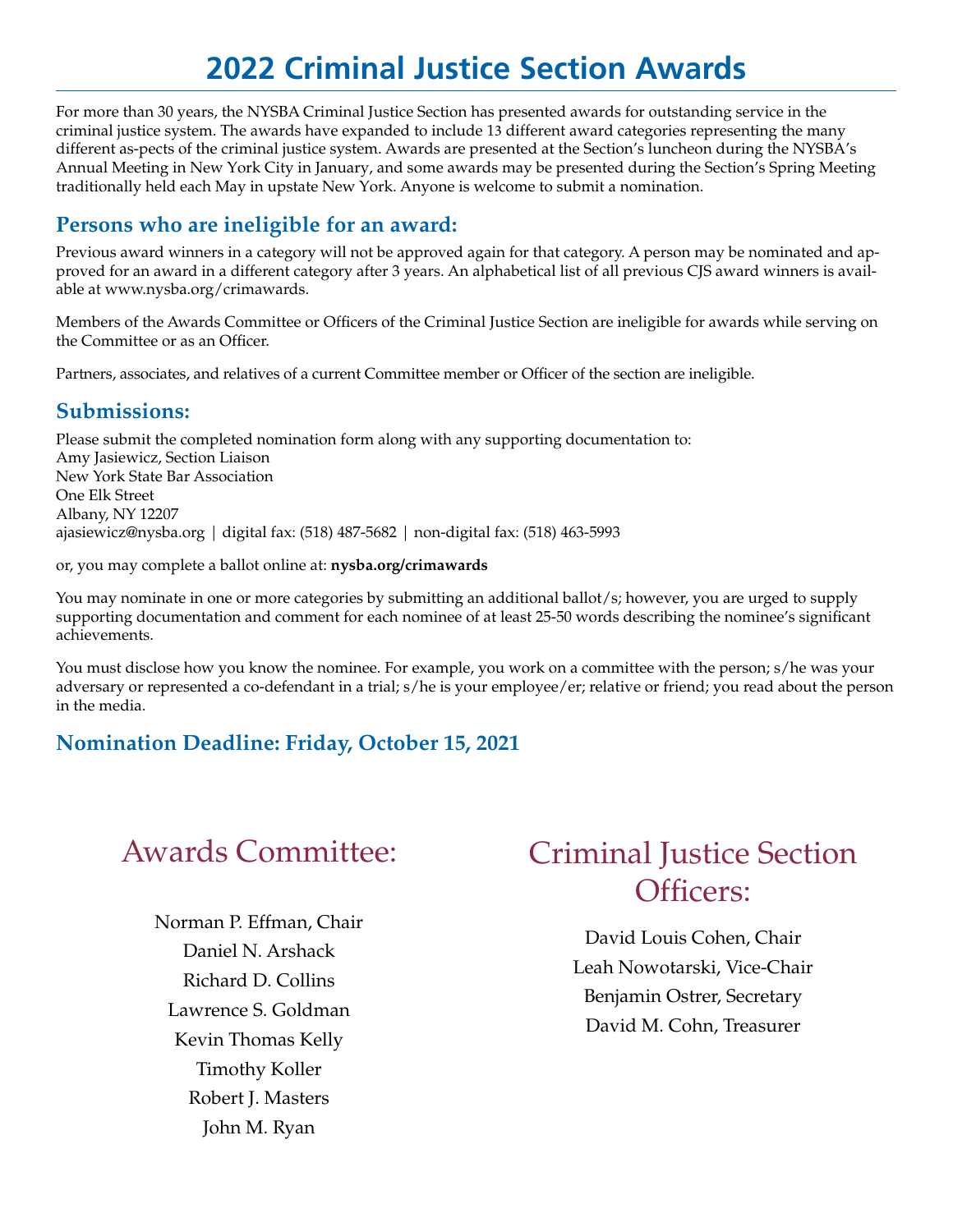## **Nomination Ballot**

Please request another ballot or copy this form to submit additional nominations. Ballots also available at: **[nysba.org/crimawards](http://www.nysba.org/crimawards)** You are welcome to submit for each category

#### **Nomination Deadline: Friday, October 15, 2021**

| <b>Nominees Name:</b>        |
|------------------------------|
| Nominee's Title or Function: |
| Comments:                    |

#### **We encourage you to attach any additional supporting information.**

| Award Nominee Categories (Please Check One. You may and are encouraged to submit additional ballots in      |
|-------------------------------------------------------------------------------------------------------------|
| additional categories.)                                                                                     |
| $\Box$ Charles F. Crimi Memorial Award                                                                      |
| □ David S. Michaels Memorial Award                                                                          |
| $\Box$ Outstanding Appellate Practitioner                                                                   |
| $\Box$ Outstanding Contribution in the Field of Correctional Services                                       |
| $\Box$ Outstanding Contribution in the Field of Criminal Justice Legislation                                |
| $\Box$ Outstanding Contribution in the Field of Criminal Law Education                                      |
| $\Box$ Outstanding Contribution in the Field of Public Information                                          |
| $\Box$ Outstanding Contribution to the Bar and the Community                                                |
| $\Box$ Outstanding Police Contribution in the Criminal Justice System                                       |
| $\Box$ Outstanding Prosecutor                                                                               |
| $\square$ The Michele S. Maxian Award for Outstanding Public Defense                                        |
| $\Box$ The Vincent E. Doyle, Jr. Award for Outstanding Judicial Contribution in the Criminal Justice System |
| □ New! Martin Adelman Lifetime Achievement Award                                                            |
|                                                                                                             |
|                                                                                                             |
| <b>Address:</b>                                                                                             |

**Phone: \_\_\_\_\_\_\_\_\_\_\_\_\_\_\_\_\_\_\_\_\_\_\_\_\_\_\_\_\_\_\_\_\_\_\_\_\_ E-mail \_\_\_\_\_\_\_\_\_\_\_\_\_\_\_\_\_\_\_\_\_\_\_\_\_\_\_\_\_\_\_\_\_\_\_\_\_\_\_\_\_\_\_\_\_\_\_\_\_\_\_\_\_\_\_\_\_**

**Describe how you know the nominee. For example, you work on a committee with the person; s/he was your adversary or represented a co-defendant in a trial; s/he is your employee/er; relative or friend; you read about the person in the media.**

**Please submit the completed nomination form/s along with any supporting documentation to ajasiewicz@nysba.org; by fax to (518) 487-5682; by mail to Amy Jasiewicz, Section Liaison, NYSBA, One Elk Street, Albany, NY 12207; or complete a ballot online at www.nysba.org/crimawards**

If you have any questions you may contact Amy Jasiewicz, ajasiewic[z@nysba.org,](mailto:pjohnson@nysba.org) (518) 487-5682.

Thank you for your continued support of the NYSBA Criminal Justice Section.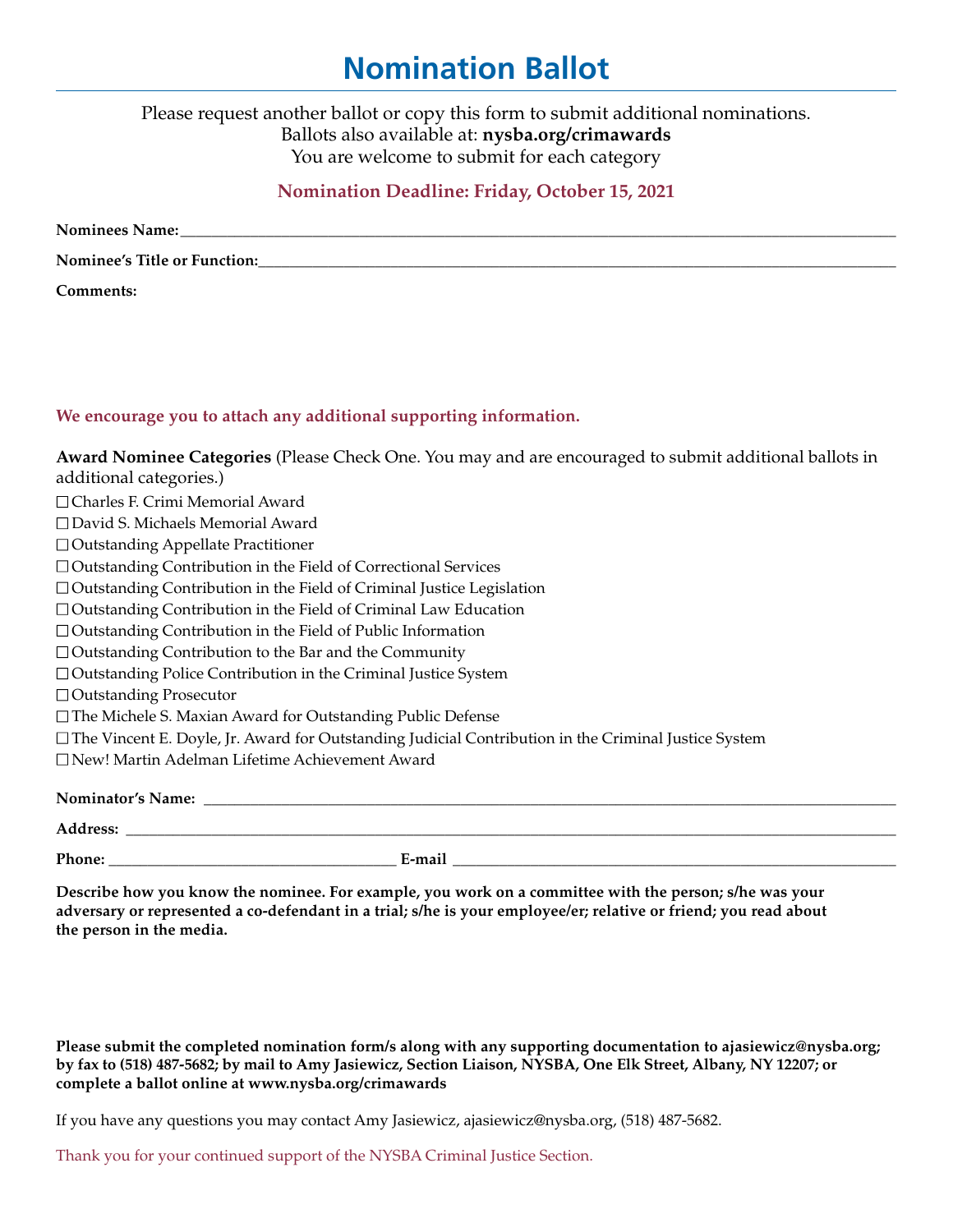#### **[Charles F. Crimi Memorial Award](http://www.nysba.org/AM/Template.cfm?Section=Section_Awards&Template=/CustomSource/Award/AwardDisplay.cfm&code=MS_CRIMI):**

#### **To recognize the professional career of a defense lawyer in private practice that embodies the highest ideals of the Criminal Justice Section.**

**Previous Honorees:** 1985 – Gerald B. Lefcourt | 1986 – Jack T. Litman | 1987 – Harold J. Boreanaz | 1988 – Barry Ivan Slotnick | 1989 – Arthur Liman | 1990 – Charles F. Crimi | 1991 – James M. LaRossa | 1992 – Frederick P. Hafetz | 1993 – Gerald B. Lefcourt | 1994 – Robert Murphy | 1995 – Barry Scheck and Peter J. Neufeld | 1996 – Lawrence S. Goldman | 1997 – Mark J. Mahoney | 1998 – Gustave H. Newman | 1999 – Herald Price Fahringer | 2000 – Raymond A. Kelly, Jr. | 2001 – Herbert L. Greenman | 2002 – Kathryn M. Kase | 2003 – Paul J. Cambria, Jr. | 2004 – Ira D. London | 2005 – Benjamin Brafman | 2006 – Donald M. Thompson | 2007 – Gerald L. Shargel | 2008 – Stephen P. Scaring | 2009 – Joel L. Daniels | 2010 – Theodore V. Wells, Jr. | 2011 – James P. Harrington | 2012 – Anthony L. Ricco | 2013 – Thomas J. Cocuzzi | 2014 – Paul Shechtman | 2015 – Terrence M. Connors | 2016 – Benjamin Ostrer | 2017 – Cheryl Meyers Buth | 2018 – Elkan Abramowitz | 2019 – Joseph M. LaTona | 2020 – Bruce A. Barket

#### **[David S. Michaels Memorial Award:](http://www.nysba.org/AM/Template.cfm?Section=Section_Awards&Template=/CustomSource/Award/AwardDisplay.cfm&code=MS_MICHAELS)**

#### **To recognize courageous efforts in promoting integrity, justice, and fairness in the criminal justice system.**

**Previous Honorees:** 1988 – Mario Merola | 1989 – Robert G. Sullivan | 1990 – Cahill Gordon & Reindel | 1991 – The Fortune Society | 1992 – Hon. Gustin L. Reichbach | 1993 – Hon. Stuart Namm | 1994 – Hon. Milton Mollen | 1995 – Joseph P. Armao | 1996 – William M. Kunstler | 1997 – Robert T. Johnson | 2000 – Zachary W. Carter | 2001 – Hon. Loretta E. Lynch | 2002 – Myron Beldock | 2003 – Nancy E. Ryan | 2004 – Terence L. Kindlon | 2005 – Robert Craig Fogelnest | 2006 – Gary A. Horton | 2007 – Norman L. Reimer | 2008 – James B. Comey | 2009 – Eleanor Jackson Piel | 2010 – Erin P. Gall | 2012 – G. Hanna Antonsson | Michael K. Bachrach | Karloff C. Commissiong | Peter Enrique Quijano | Anna Sideris | and Steve Zissou | 2016 – Judy Clarke | 2017 – Kenneth P. Thompson (posthumously) | 2018 – Glenn A. Garber | 2019 – CAPT Art C. Cody, USN (RET) | LT Alaric A. Piette JAGC, USN

#### **[Outstanding Appellate Practitioner](http://www.nysba.org/AM/Template.cfm?Section=Section_Awards&Template=/CustomSource/Award/AwardDisplay.cfm&code=MS_CRIM_AP):**

#### **Established in 2003, to recognize outstanding advocacy, protection of due process and the public welfare, and the integrity of the judicial system by defense attorneys and prosecutors.**

**Previous Honorees:** 2003 – Lynn W. Fahey | 2007 – Mark Dwyer | 2009 – Steven R. Kartagener | 2010 – Barbara D. Underwood | 2013 – Robert S. Dean | 2015 – Janet C. Somes | 2016 – Barbara J. Davies | 2017 – Malvina Nathanson

#### **[Outstanding Contribution in the Field of](http://www.nysba.org/AM/Template.cfm?Section=Section_Awards&Template=/CustomSource/Award/AwardDisplay.cfm&code=MS_CRIM_CORRECT) [Correctional Services:](http://www.nysba.org/AM/Template.cfm?Section=Section_Awards&Template=/CustomSource/Award/AwardDisplay.cfm&code=MS_CRIM_CORRECT)**

#### **To acknowledge outstanding contributions in the field of correctional services.**

**Previous Honorees**: 1985 – W. Douglas Call | 1986 – Marion Goldberg | 1987 – Walter P. Kelly | 1988 – J. Patrick Gallagher | 1989 – Raul Russi | 1990 – Kenneth W. Dunham | 1991 – William G. McMahon | 1992 – Dennis J. Wittman | 1993 – Edmund B. Wutzer | 1994 – Hon. Catherine Abate | 1995 – Hon. Morris E. Lasker |

1996 – Norman P. Effman | 1997 – Philip Coombe, Jr. | 1998 – Michael Jacobson | 1999 – Prisoners Legal Services | 2001 – Anthony Annucci | 2003 – George Alexander | 2005 – Lieutenant Thomas Dixon | 2011 – Commissioner Brian Fischer | 2012 – Richard de Simone| 2014 – Jason D. Effman | 2015 – Sister Teresa Fitzgerald | 2017 – Karen L. Murtagh

#### **[Outstanding Contribution in the Field of](http://www.nysba.org/AM/Template.cfm?Section=Section_Awards&Template=/CustomSource/Award/AwardDisplay.cfm&code=MS_CRIM_LEGIS) [Criminal Justice Legislation:](http://www.nysba.org/AM/Template.cfm?Section=Section_Awards&Template=/CustomSource/Award/AwardDisplay.cfm&code=MS_CRIM_LEGIS)**

**To recognize outstanding work in proposing or implementing needed reforms, which specifically includes political action and fundamental research into the operation and effectiveness of the entire criminal justice system.**

**Previous Honorees:** 1985 – Angelo James Mangia | 1986 – Hon. James A. Yates | 1987 – Lawrence T. Kurlander | 1988 – Robert M. Pitler | 1989 – James B. Cantwell | 1990 – John J. Poklemba | 1991 – Sheldon Silver | 1992 – Frederick J. Jacobs | 1993 – Donald M. Halperin | 1994 – Saul Weprin | 1995 – Joseph R. Lentol | 1996 – Hon. Christopher J. Mega | 1997 – Paul Shechtman | 1998 – Senator Dale Volker | 1999 – Hon. Charles E. Schumer | 2003 – John R. Dunne | 2005 – Hon. Jeffrion L. Aubry | 2014 – Hon. Lee Zeldin | 2018 – Michael C. Green | 2020 – Ronald F. Kennedy

#### **[Outstanding Contribution in the Field of](http://www.nysba.org/AM/Template.cfm?Section=Section_Awards&Template=/CustomSource/Award/AwardDisplay.cfm&code=MS_CRIM_EDU) [Criminal Law Education:](http://www.nysba.org/AM/Template.cfm?Section=Section_Awards&Template=/CustomSource/Award/AwardDisplay.cfm&code=MS_CRIM_EDU)**

**To recognize outstanding work in criminal law education, the promotion of interest in the practice of criminal law, and the provision to students the opportunity to gain practical insight into the operation of the criminal justice system.**

**Previous Honorees:** 1991 – Bennett L. Gershman | 1992 – Charles J. Ogletree | 1993 – Abraham M. Abramovsky | 1994 – Frank Polestino | 1995 – Eric Warner | 1996 – William Hellerstein | 1997 – Ursula Bentele | 1998 – Professor Robert Pitler | 1999 – Professor Barry Kamins | 2000 – Professor Ellen Yaroshefsky | 2001 – Professor Charles Patrick Ewing | 2003 – Professor Bruce A. Green | 2006 – Monroe H. Freedman | 2011 – Joanne Macri | 2012– Professor Richard T. Farrell | 2014 – Anthony J. Colleluori | 2016 – Peter Gerstenzang | 2017 – Gary Muldoon | 2018 – Hon. William C. Donnino | 2019 – Hon. Martin Marcus

#### **[Outstanding Contribution in the Field of](http://www.nysba.org/AM/Template.cfm?Section=Section_Awards&Template=/CustomSource/Award/AwardDisplay.cfm&code=MS_CRIM_PUBINFO) [Public Information:](http://www.nysba.org/AM/Template.cfm?Section=Section_Awards&Template=/CustomSource/Award/AwardDisplay.cfm&code=MS_CRIM_PUBINFO)**

**In recognition of a significant effort to acquaint the public and the bar with the operation of the criminal justice system; to alert the public to the problems besetting that system; and to foster dedication to the preservation of liberty through law.**

**Previous Honorees**: 1985 – Nicholas Pileggi | 1986 – Matt Gryta | 1987 – Murray Kempton | 1988 – Arnold H. Lubasch | 1989 – Michael Taibbi | 1990 – John T. Speight | 1991 – "60 Minutes" | 1992 – Steven D. Brill | 1993 – Anthony DeStefano | 1994 – David Kocieniewski | 1995 – Fred Graham | 1996 – Michael Beebe and Daniel Herbeck | 1997 – Lynda Richardson | 1998 – "Law & Order" | 1999 – Bob Herbert | 2001 – Jeffrey Toobin | 2003 – Daniel Wise | 2006 – Jerry Capeci | 2009 – William Glaberson | 2010 – John M. Caher | 2017 – Dr. Heather Ann Thompson